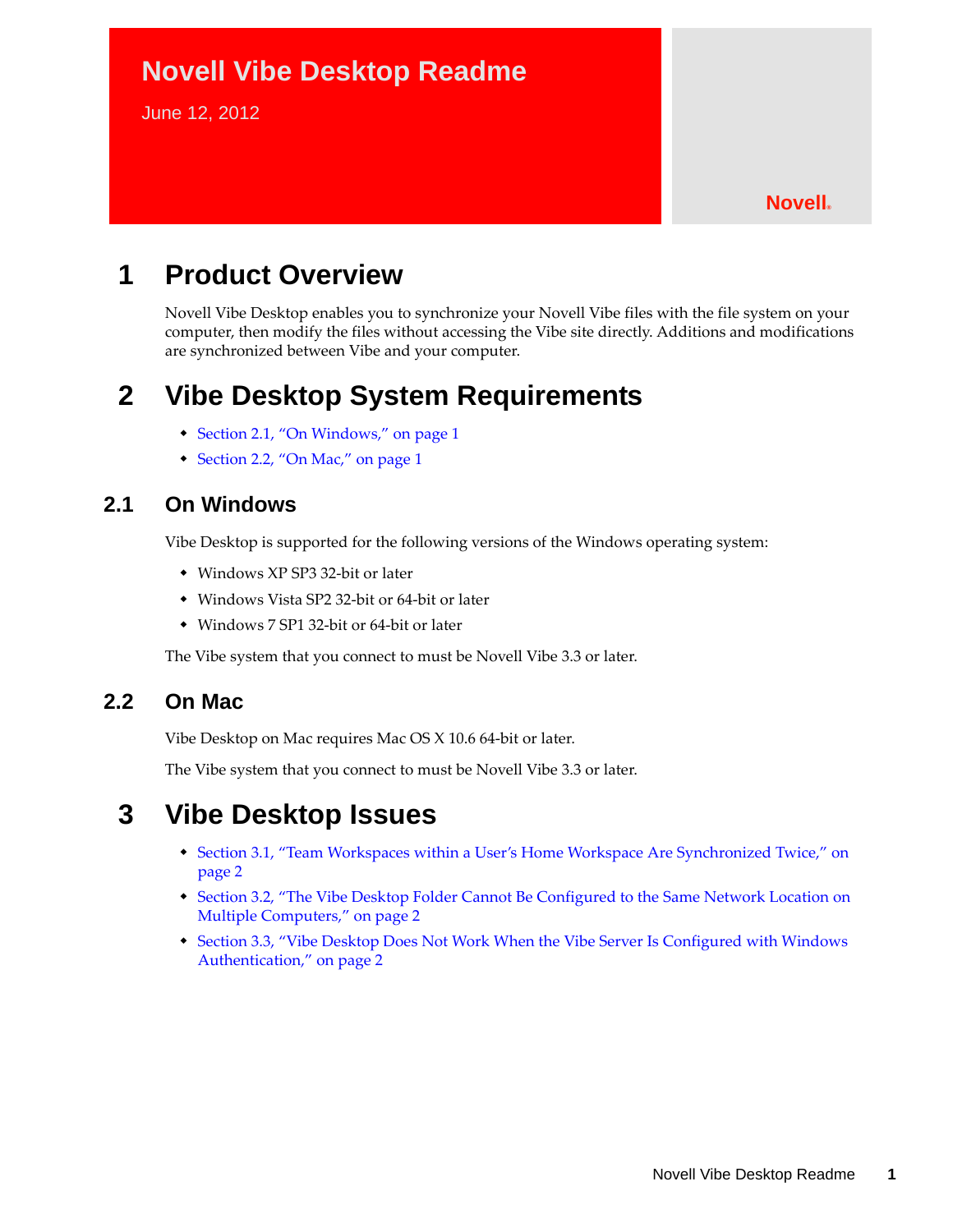### <span id="page-1-0"></span>**3.1 Team Workspaces within a User's Home Workspace Are Synchronized Twice**

If a user has a team workspace within his or her home workspace (the home workspace is called *My Workspace*), the files in the team workspace might be synchronized to the desktop twice. This happens when users select to synchronize *My Workspace*, and then under *My Teams* select the workspace that is a sub-workspace to the user's home workspace. If Vibe Desktop is configured in this way, Vibe Desktop maintains two separate copies of the files in the workspace.

## <span id="page-1-1"></span>**3.2 The Vibe Desktop Folder Cannot Be Configured to the Same Network Location on Multiple Computers**

When selecting a location for the Vibe Desktop folder, you should not configure Vibe Desktop on multiple computers to use the same shared location on the network. This is because Vibe Desktop does not synchronize files properly if two instances are synchronizing to the same shared location, even if the instances are not running simultaneously. Because of this, it is best to always avoid configuring the Vibe Desktop folder to be on a network drive.

### <span id="page-1-2"></span>**3.3 Vibe Desktop Does Not Work When the Vibe Server Is Configured with Windows Authentication**

If your Vibe server is configured with Windows Authentication, Vibe Desktop cannot synchronize files on your Vibe site because of a port conflict.

For information about how to work around this issue, see "Configuring Integrated Windows Authentication to Support Vibe Desktop and the Vibe Add-In" in the *Novell Vibe 3.3 Administration Guide*.

For more information about configuring Windows Authentication for your Vibe site, see "Configuring Single Sign-On with Internet Information Services for Windows" in the *Novell Vibe 3.3 Installation Guide*.

# **4 Vibe Desktop Documentation**

For information on how to install, configure, and use Vibe Desktop on your computer, see the [Vibe](http://www.novell.com/documentation/vibe33/vibe33_qs_desktop/data/vibe33_qs_desktop.html)  [Desktop for Windows Quick Start](http://www.novell.com/documentation/vibe33/vibe33_qs_desktop/data/vibe33_qs_desktop.html) (http://www.novell.com/documentation/vibe33/ vibe33\_qs\_desktop/data/vibe33\_qs\_desktop.html) or the [Novell Vibe Desktop for Mac Quick Start](http://www.novell.com/documentation/vibe33/vibe33_qs_desktopmac/data/vibe33_qs_desktop.html)  (http://www.novell.com/documentation/vibe33/vibe33\_qs\_desktopmac/data/ vibe33\_qs\_desktop.html).

For a list of frequently asked questions regarding Novell Vibe Desktop, see the [Vibe Desktop FAQ](http://www.novell.com/documentation/vibe33/vibe33_faq_desktop/data/vibe33_faq_desktop.html) (http://www.novell.com/documentation/vibe33/vibe33\_faq\_desktop/data/vibe33\_faq\_desktop.html).

For information on how to enable or disable Vibe Desktop, as well as perform other administrative functions, see "Configuring Vibe Desktop and the Microsoft Office Add-In" in the *Novell Vibe 3.3 Administration Guide*.